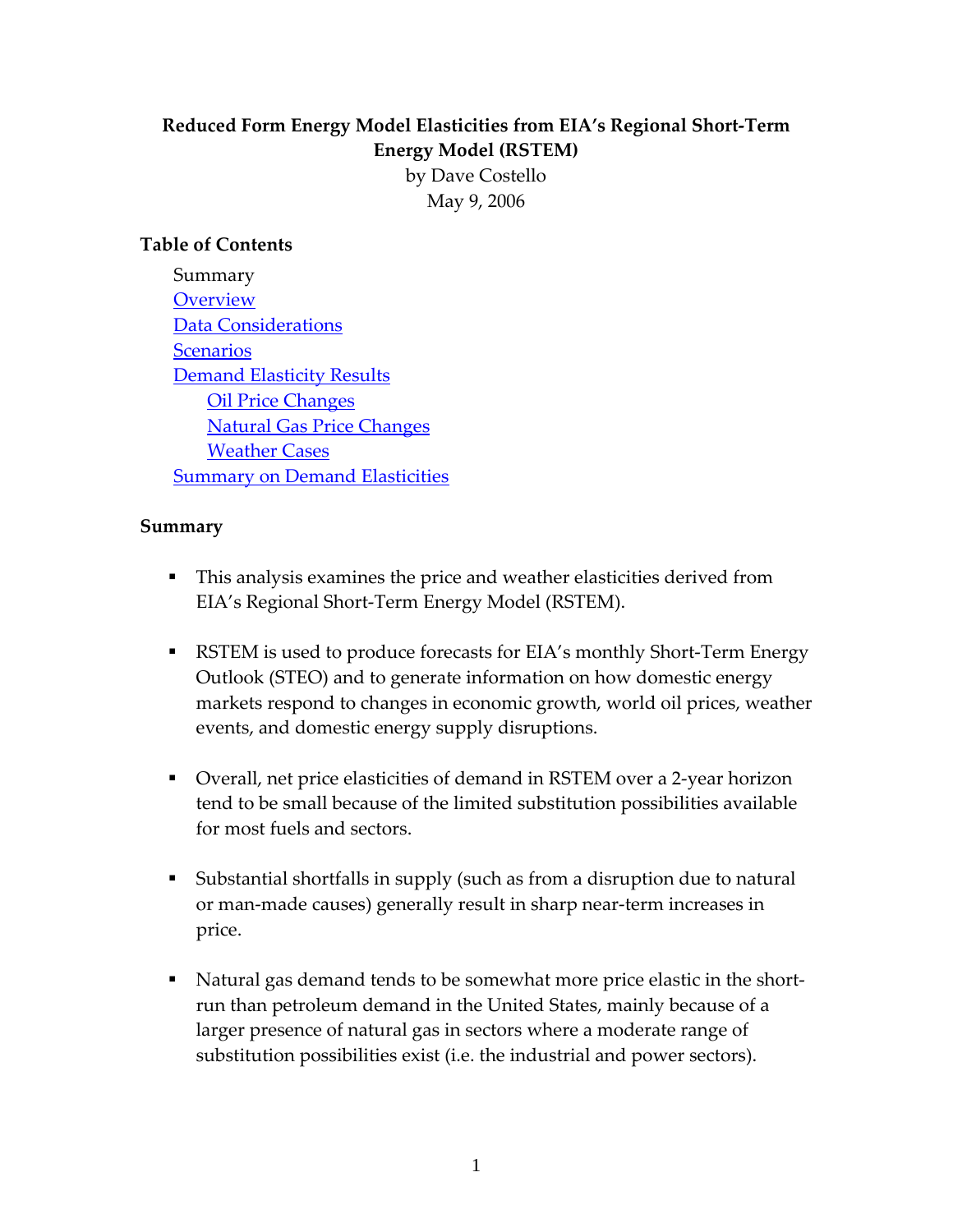- <span id="page-1-0"></span>■ Demand shocks (in particular from weather) can have powerful feedback effects on natural gas demand though domestic natural gas prices, sometimes neutralizing output effects from the demand shock that might otherwise be supposed to ensue (e.g. electric power sector demand for natural gas during the heating season).
- Because near-term domestic natural gas market equilibrium can depend much less on the availability of foreign supplies at the margin compared to petroleum, demand shocks (particularly due to winter weather) will tend to induce sharp natural gas price increases and important offsets in quantity demanded, most notably in the industrial sector.

#### **Overview**

This analysis examines the underlying price and weather elasticities in EIA's Regional Short-Term Energy Model (RSTEM) (see **Model Documentation** for a model summary). RSTEM is used to produce forecasts for EIA's monthly *Short‐ Term Energy Outlook* (STEO) and to generate information on how domestic energy markets respond to changes in economic growth, world oil prices, weather events, and domestic energy supply disruptions. The focus of this report is on national‐level results for demand elasticities with respect to oil prices, natural gas prices, and weather.

In this report, a demand elasticity is defined as the percent change in the quantity consumed during a period divided by the percent change imposed on a particular demand determinant, such as price or weather. These elasticities are recovered from the model by performing a baseline simulation and a series of alternative simulations over a specified forecast horizon. In the alternative scenarios, permanent percentage shifts in key demand determinants (e.g. the crude oil price is increased by 10 percent for every month of the forecast period) are imposed, the model is re‐solved and percentage differences in consumption are compared to the baseline to derive the implied elasticities. Note that the denominators in the elasticity calculations are the percentage changes imposed on the primary determinants (e.g., crude oil price or wholesale natural gas price), not the resulting percentage changes in specific demand determinants (e.g. retail gasoline prices or industrial natural prices). This is to allow for simplicity of presentation.

The simulation approach used here (as opposed to a analytical derivation of specific elasticities from estimated demand equation parameters) is a convenient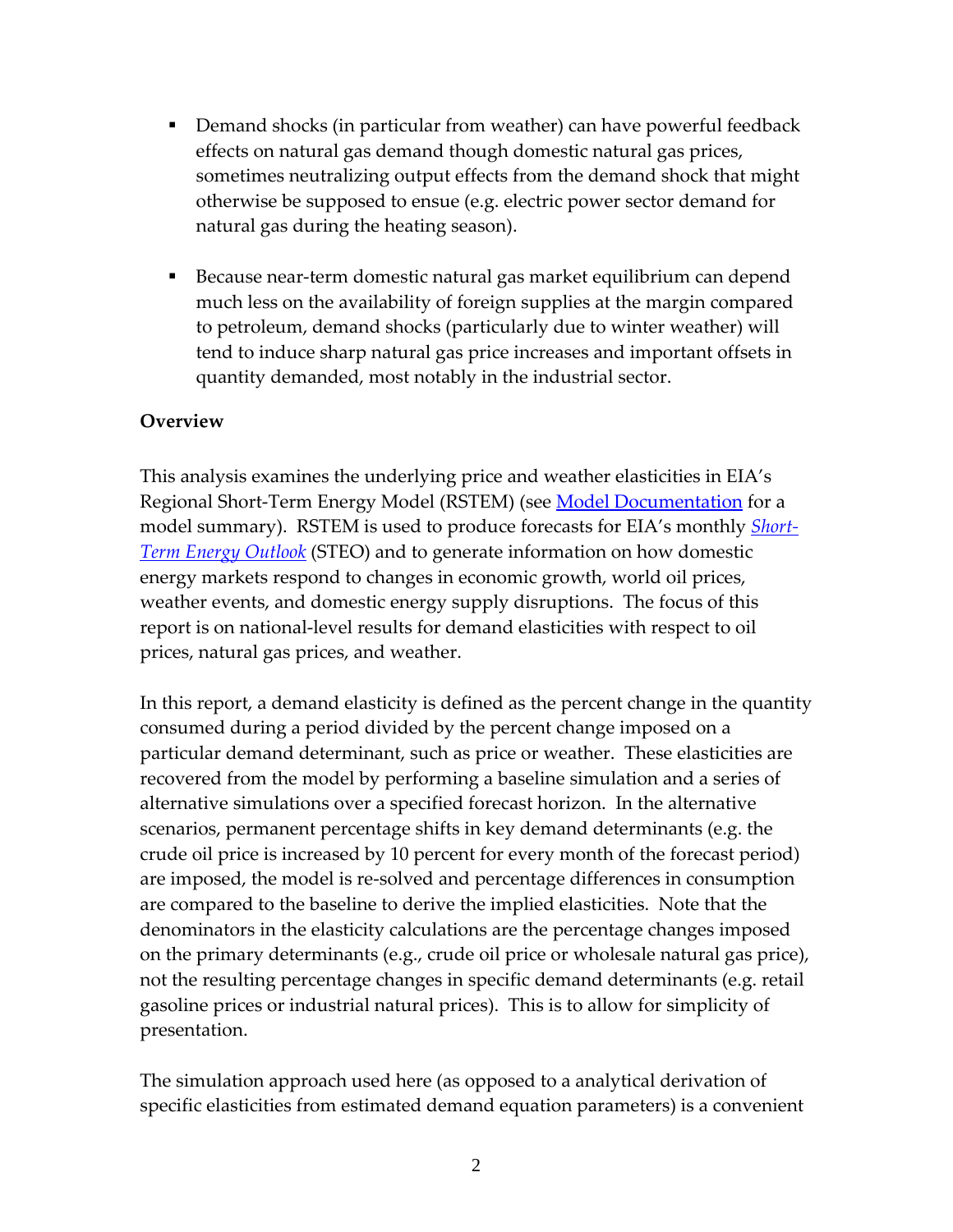<span id="page-2-0"></span>method to provide a sense of how domestic energy consumption will tend to change as various key determinants are allowed to take on alternative ranges. The resulting elasticities from this method, however, have a "net" quality to them because there may be feedback between determinants (e.g. cold weather generally causes higher natural gas prices so that the increase in demand from cold weather may be partially offset by lower demand because of higher prices). In this analysis these feedbacks are allowed to occur. Thus, in some sectors where a positive elasticity might otherwise be expected, a negative net elasticity may be the result because of feedback across determinants. An example is the winter weather elasticity of electric power sector natural gas demand. Colder weather has a positive impact on electricity demand and generation but, with natural gas prices rising, electric generators may substitute other fuels for natural gas and these substitution effects may outweigh power sector demand and generation effects.

#### **Data Considerations**

RSTEM utilizes a monthly frequency for the underlying data and projections. For some energy demand concepts used in RSTEM, a discrepancy exists between monthly reported values and (unobserved) values for the calendar month. This applies specifically to natural gas demand and electricity demand where, for the most part, reported consumption (deliveries by distribution companies) are on monthly billing bases which typically straddle months (i.e. the current reported consumption is actually the combination of consumption in the current month and in the previous month). No explicit attempt is made in RSTEM to correct for this but the implications for modeling of demand are handled in the model specifications (e.g. current and lagged degree‐days are determinants in many of the natural gas and electricity demand equations). In this analysis, some displays of month‐by‐month demand elasticities will show cumulative effects that are in part due to this "billing cycle" versus calendar month issue. This is particularly true for the weather elasticities.

#### **Scenarios**

Table 1 summarizes the 9 scenarios run using RSTEM (including the baseline). The February 2006 version of RSTEM was used for the analysis. For this version the forecast horizon was from February 2006 through December 2007 (essentially a two‐year horizon). The baseline scenario is the base case used in EIA's February 2006 Short‐Term Energy Outlook.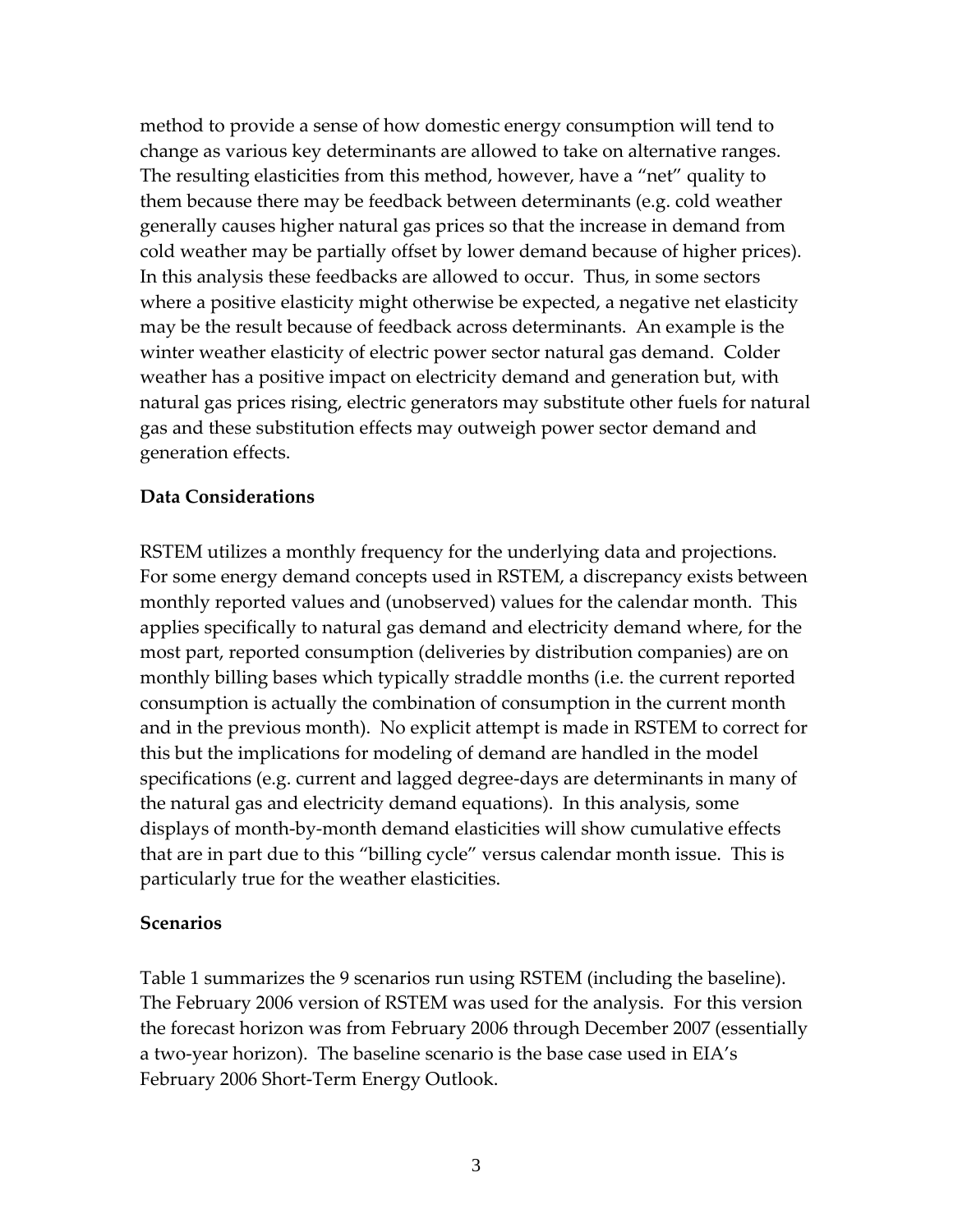| Scenario                   | Description                                                 |  |  |
|----------------------------|-------------------------------------------------------------|--|--|
| 1) Baseline                | (See EIA's February 2006 Short-Term Energy Outlook on       |  |  |
|                            | archive)                                                    |  |  |
| 2) High Oil Prices         | +10% West Texas Intermediate Oil Price                      |  |  |
| 3) Low Oil Prices          | -10% West Texas Intermediate Oil Price                      |  |  |
| 4) High Natural Gas Prices | +10% Henry Hub Spot Price                                   |  |  |
| 5) Low Natural Gas Prices  | -10% Henry Hub Spot Price                                   |  |  |
| 6) Cold Winter Weather     | +10% HDDs (all regions) for the heating season (October     |  |  |
|                            | through April)                                              |  |  |
| 7) Warm Winter Weather     | -10% HDDs (all regions) for the heating season (October     |  |  |
|                            | through April)                                              |  |  |
| 8) Hot Summer Weather      | +10% CDDs (all regions) for the cooling season (May through |  |  |
|                            | September)                                                  |  |  |
| 9) Cool Summer Weather     | -10% CDDs (all regions) for the cooling season (May through |  |  |
|                            | September)                                                  |  |  |

<span id="page-3-0"></span>**Table 1. Scenario Summary for RSTEM Demand Elasticities Analysis**

Notes: HDDs=heating degree‐days; CDDs=cooling degree‐days.

The West Texas Intermediate (WTI) oil price is a key variable in the RSTEM system and changes in it affect all petroleum prices in the model, directly or indirectly. The Henry Hub spot price (HH) is also a key RSTEM variable and is a key benchmark price in the U.S. natural gas market. Changes in HH ultimately affect all downstream natural gas prices in RSTEM. Heating and cooling degree‐ days used here are population‐weighted degree‐days as reported by the National Oceanic and Atmospheric Administration. Degree‐days, including U.S. Census Division‐level details, are extensively used in RSTEM demand models as strictly exogenous determinants related to increased heating and cooling demand, particularly in residential and commercial settings. For all of the scenarios, all degree-day inputs are shifted by an identical percentage  $(+ or - 10$  percent) for each month in the forecast.

### **Demand Elasticity Results**

Table 2 summarizes the net elasticity calculations derived from the weather and price scenarios. Demand responses to increases or decreases weather or prices are not significantly different from each other (i.e., are symmetrical). Averages for +/‐ versions of the different scenarios (also averaged across the entire horizon) are displayed. In the weather cases, only seasonal periods (i.e. cooling season or heating season) are used in the averages. The calculated elasticities are derived from differences in the scenarios from the baseline case. The averages mask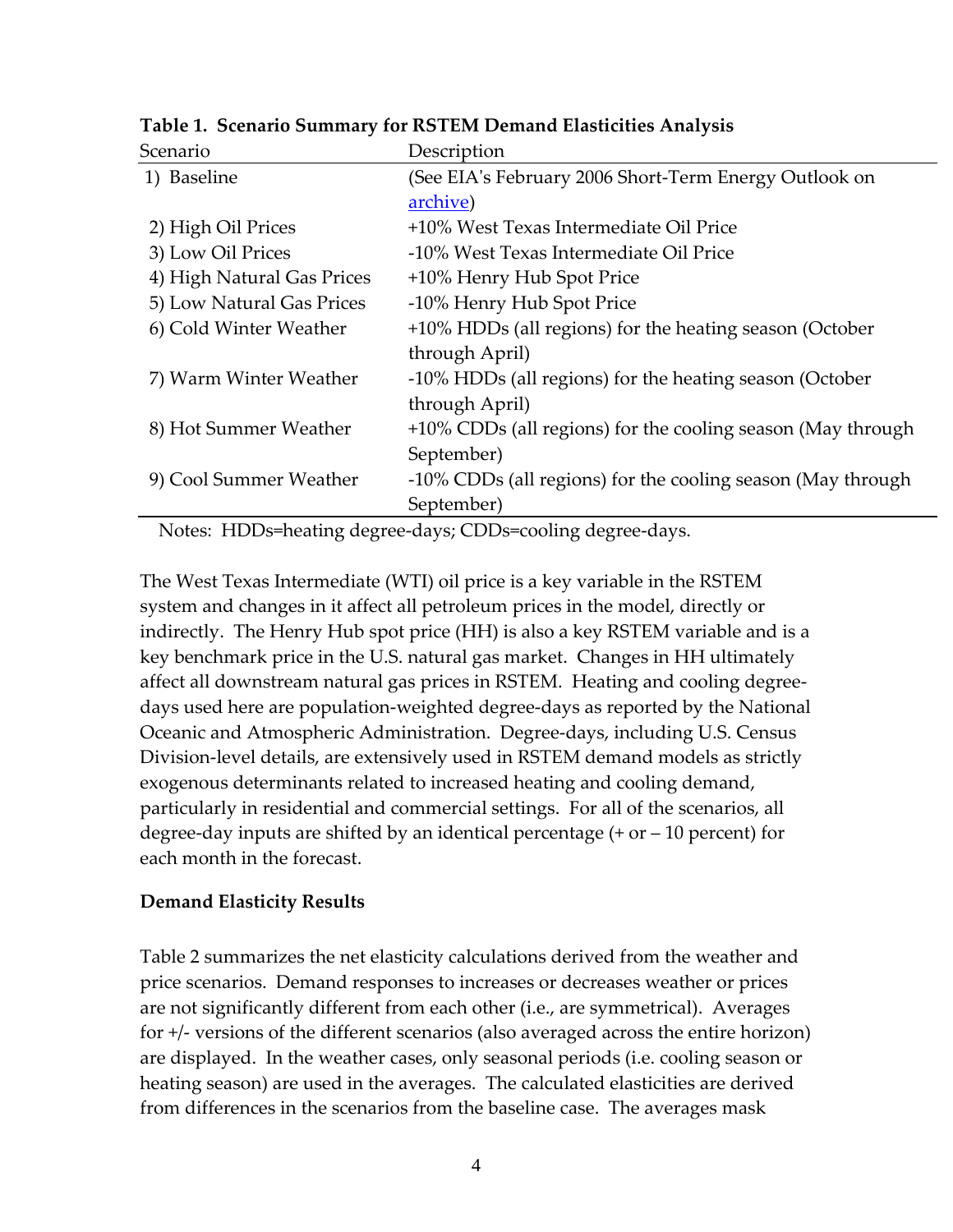<span id="page-4-0"></span>lower near-term elasticities and higher medium term elasticities due to lagged effects of price changes on demand.

|                       | <b>Oil Prices</b><br>$(+/-10%$                            | N. Gas Prices<br>$(+/-10\% \text{ HH})$ | <b>Weather Cases</b>            |                                   |  |
|-----------------------|-----------------------------------------------------------|-----------------------------------------|---------------------------------|-----------------------------------|--|
|                       |                                                           |                                         | Fall/Winter<br>$(+/-10\%$ HDDs) | Spring/Summer<br>$(+/-10\%$ CDDs) |  |
|                       |                                                           |                                         |                                 |                                   |  |
|                       | WTI)                                                      |                                         |                                 |                                   |  |
|                       |                                                           |                                         |                                 |                                   |  |
|                       | (Average Elasticities with Respect to Scenario Variables) |                                         |                                 |                                   |  |
| Petroleum             |                                                           |                                         |                                 |                                   |  |
| Total                 | $-0.037$                                                  | 0.008                                   | 0.076                           | 0.016                             |  |
| Motor                 | $-0.056$                                                  | 0.000                                   | $-0.001$                        | 0.000                             |  |
| Gasoline              |                                                           |                                         |                                 |                                   |  |
| Distillate Fuel       | $-0.029$                                                  | 0.047                                   | 0.181                           | 0.025                             |  |
| Other                 | $-0.019$                                                  | $-0.005$                                | 0.110                           | 0.032                             |  |
|                       |                                                           |                                         |                                 |                                   |  |
| <b>Natural Gas</b>    |                                                           |                                         |                                 |                                   |  |
| Total                 | 0.036                                                     | $-0.137$                                | 0.236                           | 0.074                             |  |
| Residential           | $-0.011$                                                  | $-0.042$                                | 0.880                           | $-0.010$                          |  |
| Commercial            | $-0.015$                                                  | $-0.055$                                | 0.526                           | $-0.017$                          |  |
| Industrial            | 0.078                                                     | $-0.269$                                | $-0.303$                        | $-0.052$                          |  |
| <b>Electric Power</b> | 0.055                                                     | $-0.138$                                | $-0.030$                        | 0.247                             |  |
|                       |                                                           |                                         |                                 |                                   |  |
| Coal                  |                                                           |                                         |                                 |                                   |  |
| Total                 | 0.002                                                     | 0.004                                   | 0.060                           | 0.125                             |  |
| <b>Electric Power</b> | 0.002                                                     | 0.004                                   | 0.062                           | 0.135                             |  |
|                       |                                                           |                                         |                                 |                                   |  |
| Electricity           |                                                           |                                         |                                 |                                   |  |
| Total                 | $-0.002$                                                  | $-0.009$                                | 0.064                           | 0.136                             |  |
| Residential           | $-0.001$                                                  | $-0.006$                                | 0.180                           | 0.263                             |  |
| Commercial            | $-0.002$                                                  | $-0.007$                                | 0.015                           | 0.110                             |  |
| Industrial            | $-0.004$                                                  | $-0.014$                                | $-0.019$                        | $-0.006$                          |  |

**Table 2. Average U.S. Energy Net Elasticities for Price and Weather Scenarios, 2‐ year Horizon**

**Oil Price Changes.** Domestic petroleum consumption would be expected to decline/(increase) by about 0.4 percent for every 10 percent permanent increase/(decrease) in the WTI price (i.e. 10% x ‐0.037=‐ 0.4%, approximately) over a 2‐year horizon. A change in the crude oil price also leads to a corresponding change in the HH natural gas price. The HH natural gas price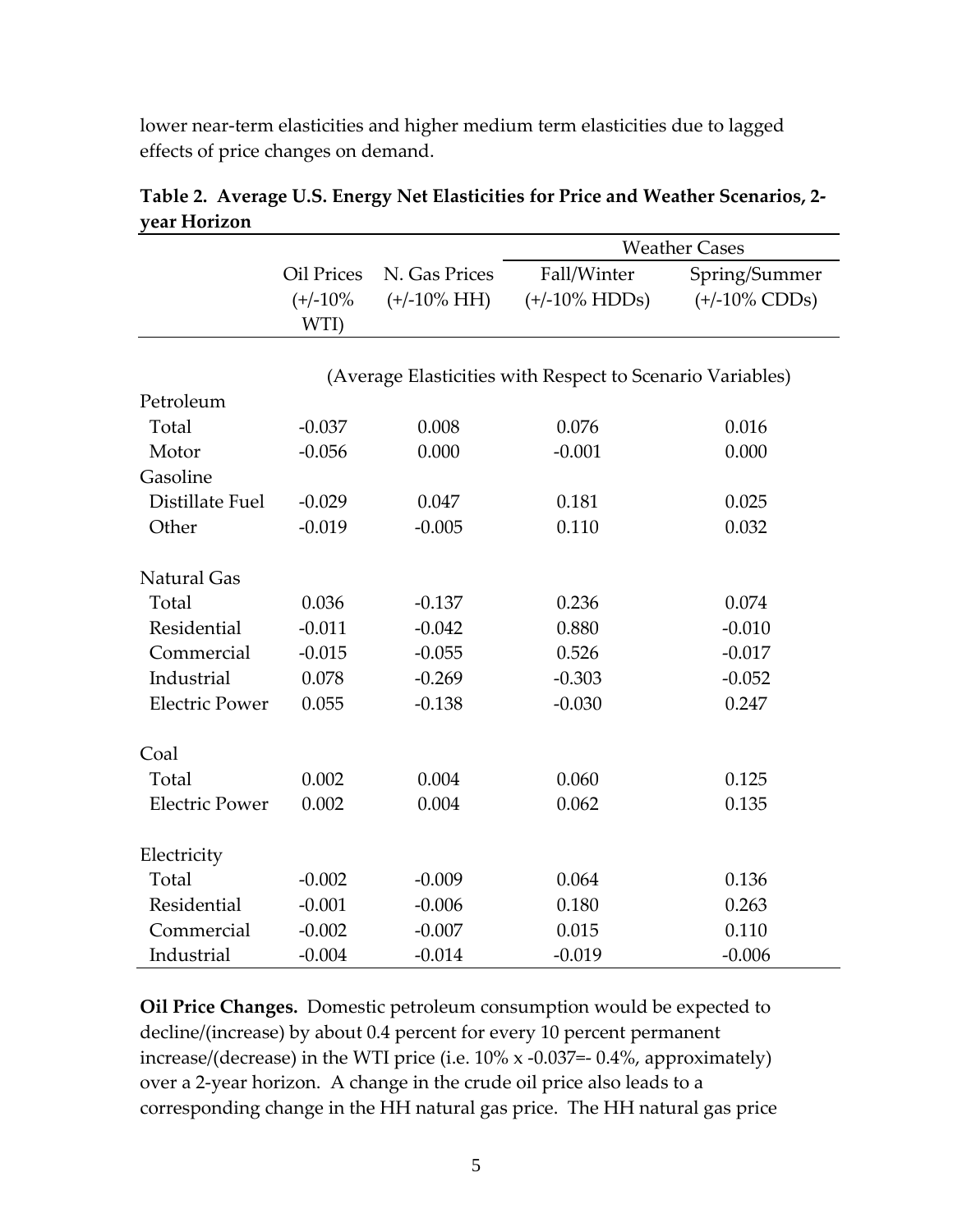moves with the WTI crude oil price at a rate of about 25 percent (i.e. 2.5 percent for every 10 percent change in WTI). Holding HH natural gas prices constant in these scenarios would result in somewhat higher values for petroleum demand own‐price elasticities because consumers capable of switching from the relatively more expensive liquid fuels derived from crude oil to natural gas will do so.

Not surprisingly, the short‐term petroleum elasticities with respect to the WTI price are small (i.e. demand is inelastic) because of limited substitution possibilities in the short run. Indeed, all of the net price elasticities in RSTEM are small for this reason. Of the major petroleum fuel groups shown, the motor gasoline elasticity is the highest, reflecting changes in the amount and type of discretionary highway travel done in response to higher pump prices. The "Other" petroleum group tends to be very insensitive to price on net partly because of the fact that some of its components are actually derived largely from natural gas and in some cases are substitutes for each other (e.g. oil‐based feedstocks versus liquefied petroleum gases used in the petrochemical industry). Figure 1 illustrates the month‐by‐month pattern of elasticities associated with a permanent upward shift in the WTI price of 10 percent over the entire forecast period.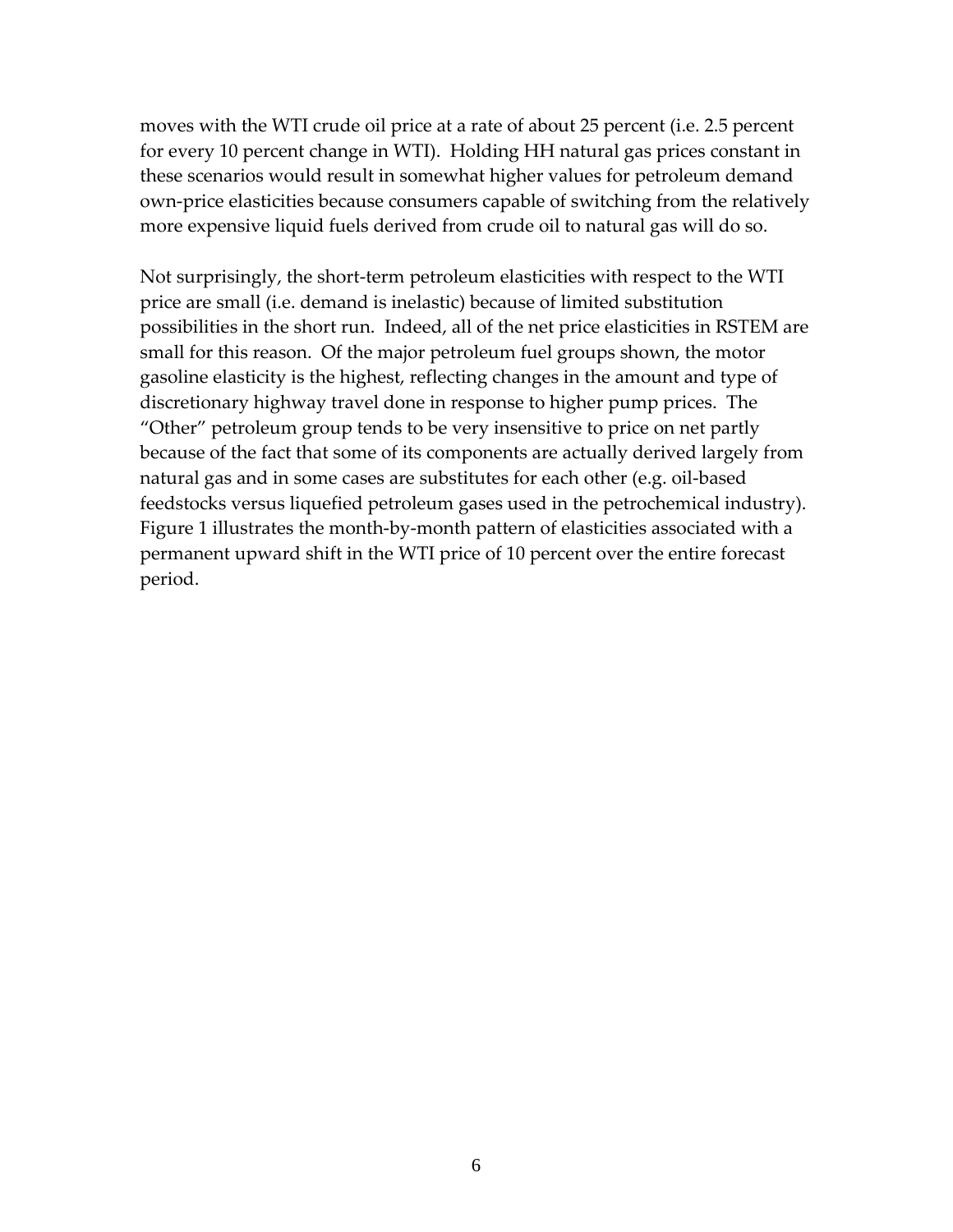<span id="page-6-0"></span>

**Figure 1. Monthly Petroleum Net Demand Elasticities with Respect to West Texas Intermediate Oil Price Respect to West Texas Intermediate Oil Price**

Oil price variations also affect relative prices between natural gas and competing petroleum products. In the WTI scenarios, natural gas demand would tend to move in the opposite direction as petroleum demand (i.e. the overall natural gas demand elasticity is positive with respect to the WTI price). In RSTEM, this effect relates particularly to the industrial and electric power sectors. (The negative signs for the residential and commercial sectors reflect the fact that higher natural gas prices in the WTI scenarios induce consumers in these sectors to conserve fuel use but not significantly switch fuel sources in the short run.)

The oil price elasticities in the electricity demand sector are small and reflect minor effects on electricity costs to consumers due to higher oil (and natural gas) prices.

**Natural Gas Price Changes**. Net own price elasticities for natural gas demand tend to be larger (in absolute value) than the oil price counterparts. In RSTEM, total domestic natural gas demand would be expected to decline by about 1.4 percent for every 10 percent permanent increase in the HH price (i.e. 10% x ‐ 0.137=1.4%(approx)) over a 2‐year horizon. The bulk of the responses to the posited natural gas price changes are in the industrial and electric power sector.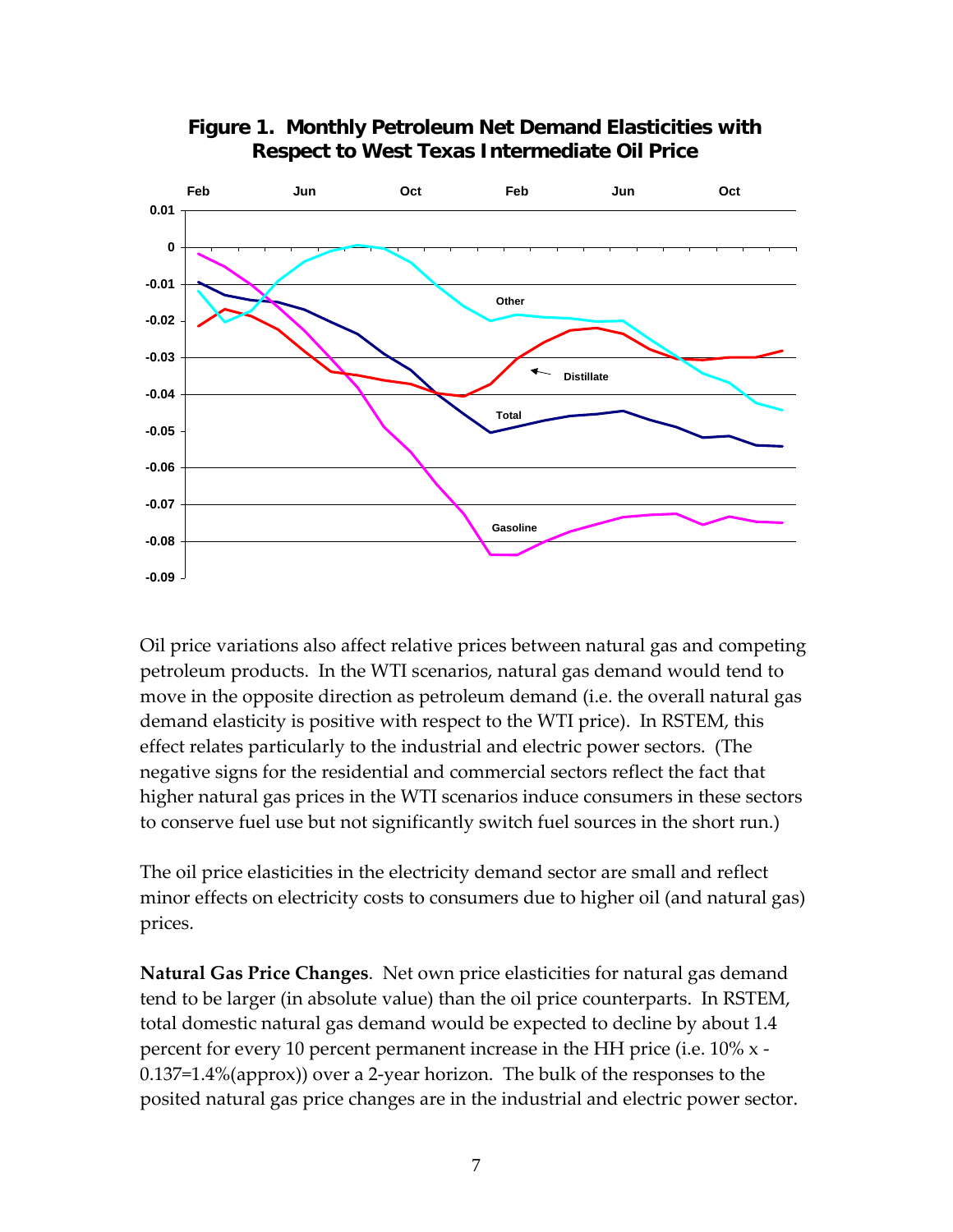<span id="page-7-0"></span>In the industrial sector, sustained higher natural gas prices induce industries to substitute other fuels where possible, or to rationalize operations or increase process efficiency in order to reduce gas consumption per unit of output. In the electric power sector, higher natural gas prices tend to induce higher utilization of alternate fuels such as oil or even coal. Figure 2 illustrates the month‐by‐ month net price elasticities for natural gas demand sectors.



## **Figure 2. Monthly Natural Gas Net Demand Figure 2. Monthly Natural Gas Net Demand Elasticities Elasticities with Respect to Henry Hub Spot Price with Respect to Henry Hub Spot Price**

Net effects on petroleum consumption of changes to HH prices tend to be relatively small due in part to the fact that pressure on crude oil prices from this source is limited by the global nature of oil markets. As with oil price changes, the natural gas price elasticities in the electricity demand sector are small and reflect minor effects on electricity costs to consumers due to higher fuel prices.

**Weather Cases.** Not surprisingly, the weather scenarios reveal that impacts from various degree‐day assumptions are greatest in the residential and commercial sectors, particularly for residential natural gas and electricity. The dominant weather-related sensitivities for natural gas are of course during the winter or heating season period because of the very large role that natural gas plays in the U.S. heating market. A 10 percent across‐the‐board increase in heating degree‐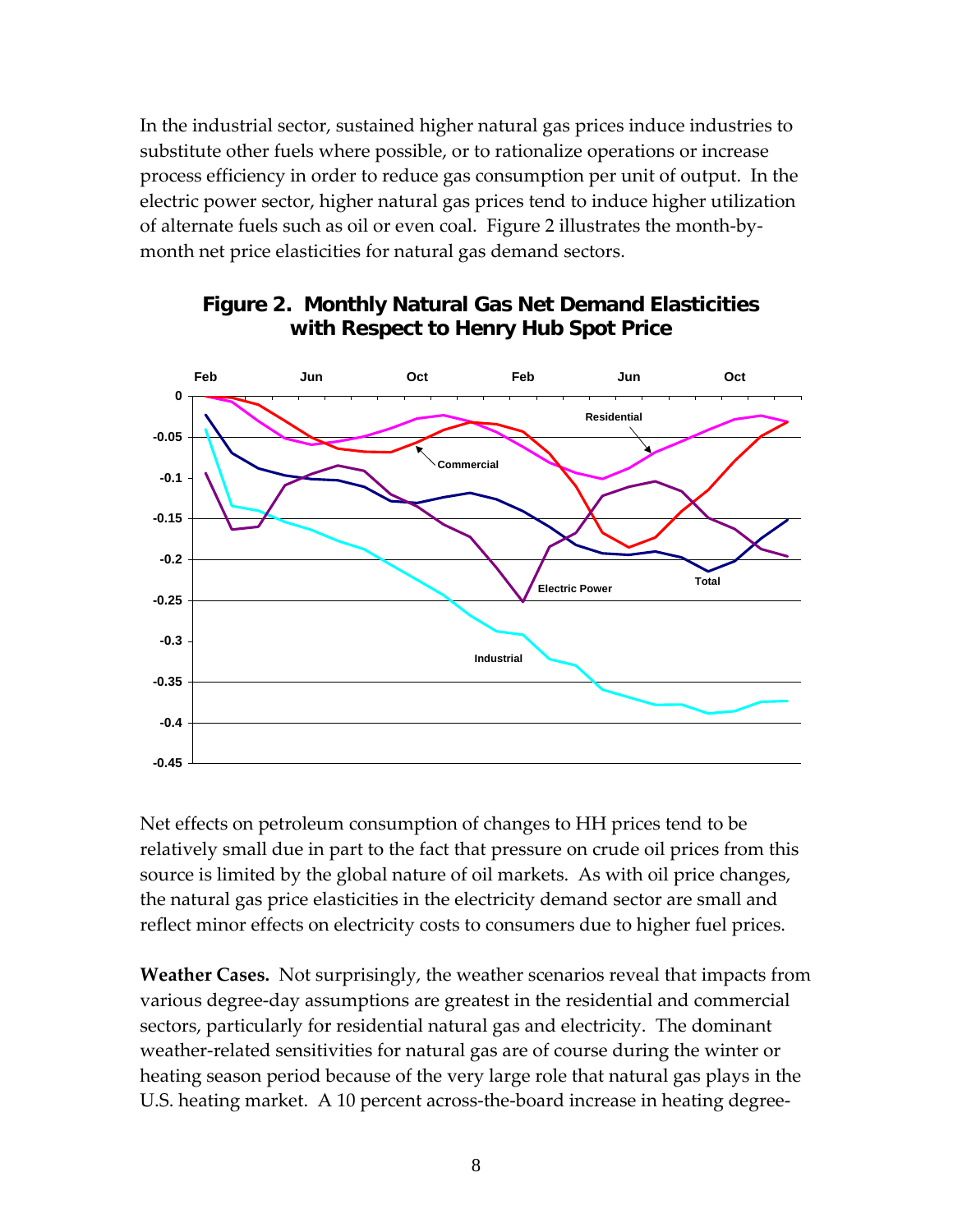days would tend to increase residential natural gas demand in the United States by about 9 percent (i.e. 10% x 0.880=8.8%) during the heating season. Figure 3 illustrates the net heating degree‐day elasticities for U.S. natural gas markets during the heating season. (As suggested in the Data Considerations section above, parts of the initially increasing pattern in the degree‐day elasticities shown in the Figure are due to the issues related to the billing cycle.)



# **Figure 3. Monthly Natural Gas Net Demand Figure 3. Monthly Natural Gas Net Demand Elasticities Elasticities with Respect to Heating Degree with Respect to Heating Degree-Days**

With respect to electricity demand, a 10-percent shift in degree-days tends to have its largest effect in summer because of the importance of air conditioning in electricity markets. Figure 4 provides a month‐by‐month view of the net cooling degree-day elasticities associated with U.S. electricity demand.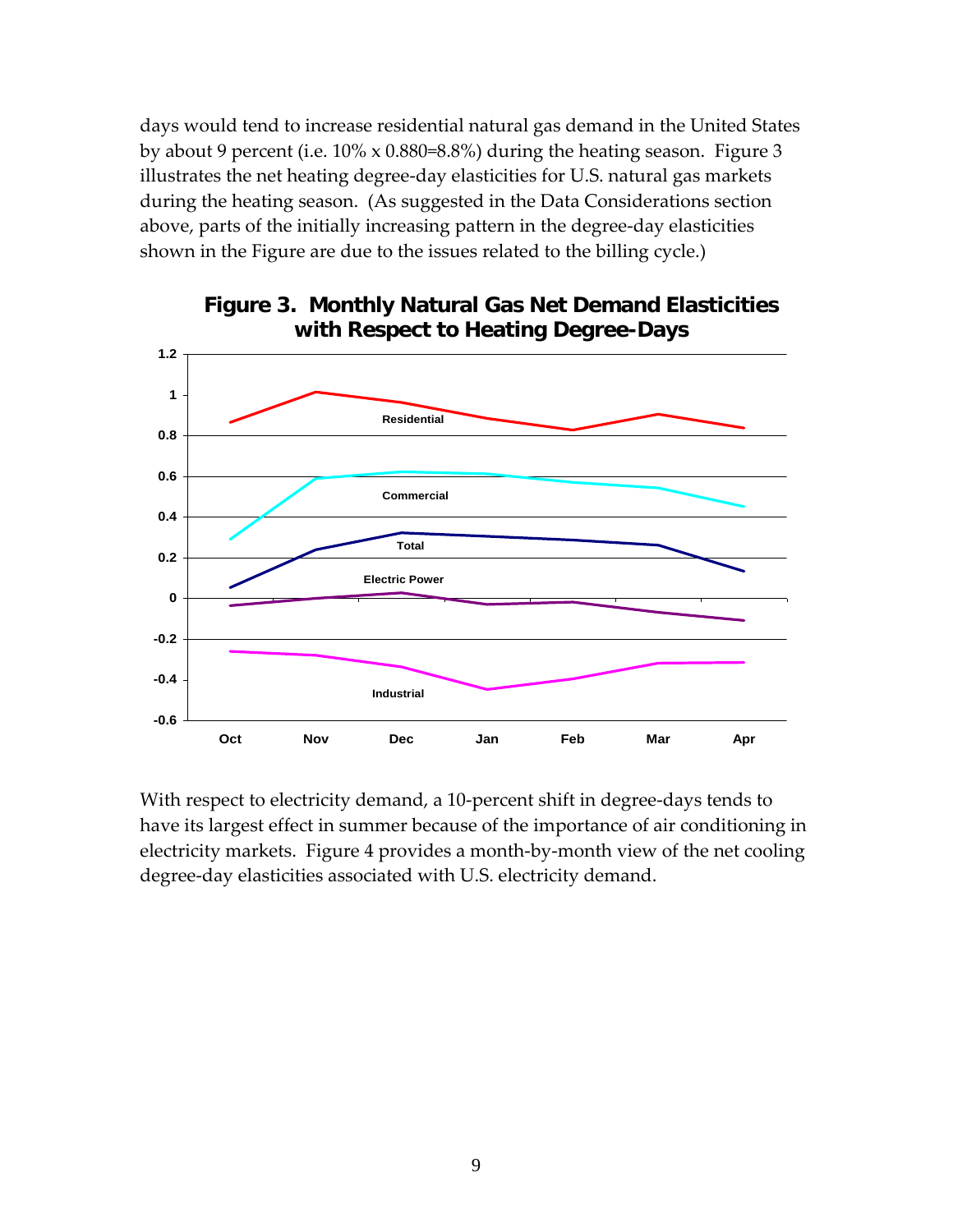<span id="page-9-0"></span>

**Figure 4. Monthly Electricity Net Demand Elasticities with Respect to Cooling Degree Respect to Cooling Degree-Days**

In petroleum markets, the principal sensitivities to weather have to do with residential and commercial heating oil and propane demand during the winter and to a lesser extent with residual fuel oil demand in the electric power sector during the heating and cooling seasons.

#### **Summary on Demand Elasticities**

Overall, net price elasticities of demand in RSTEM over a 2‐year horizon tend to be small because of the limited substitution possibilities available for most fuels and sectors. This analysis focuses on oil and natural gas price shifts, and no explicit electricity or coal price scenarios are considered.) Thus, substantial shortfalls in supply (say from a disruption due to natural or man‐made causes) generally result in sharp near‐term increases in price. This has been very clearly evident in domestic fuel markets over the last few years. Natural gas demand tends to be somewhat more price elastic in the short‐run than petroleum demand in the United States, mainly because of a larger presence of natural gas in sectors where a moderate range of substitution possibilities exist (i.e. the industrial and power sectors). Nevertheless, demand shocks (in particular from weather) can have powerful feedback effects on natural gas demand through domestic natural gas prices, sometimes neutralizing output effects from the demand shock that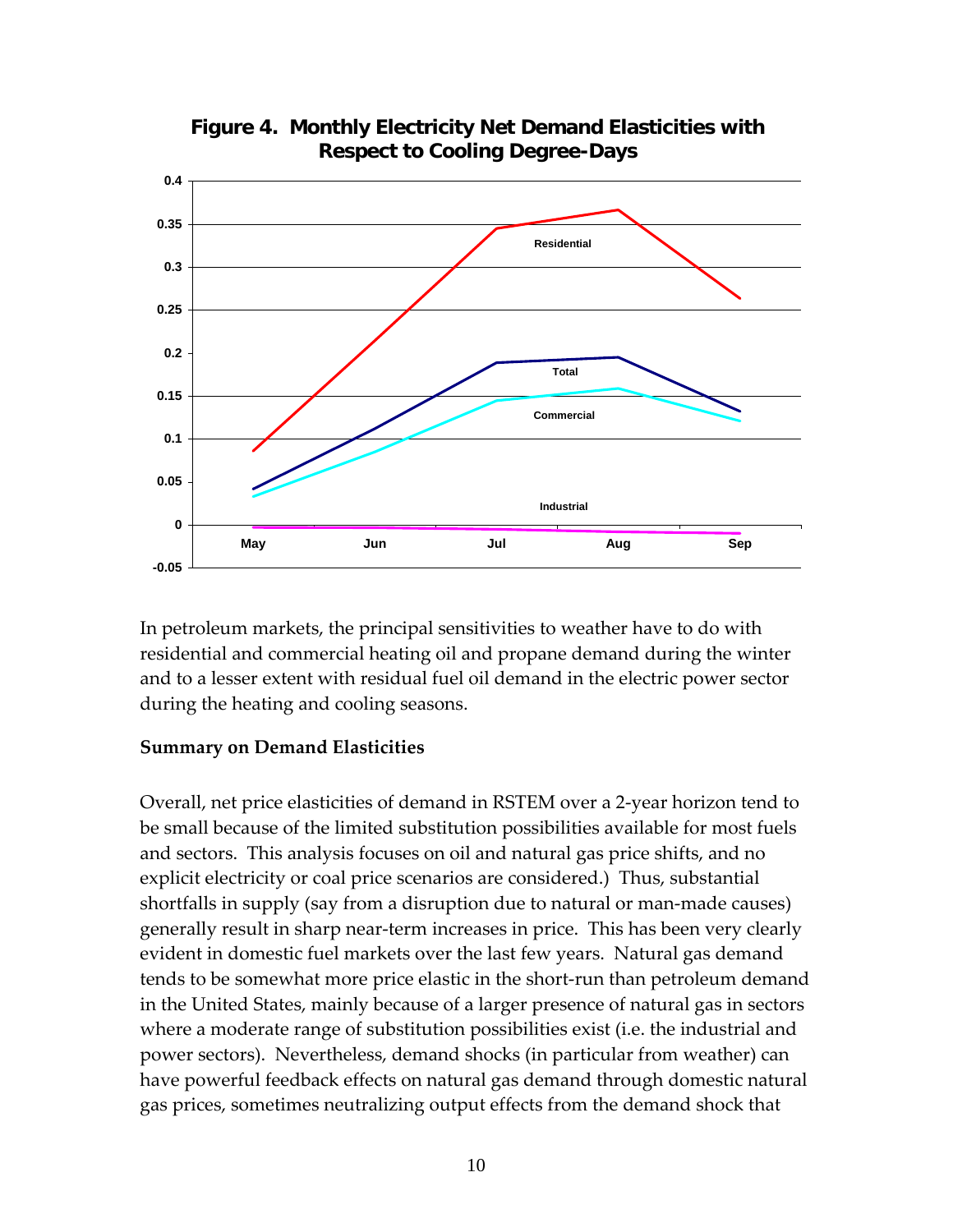might otherwise be supposed to ensue (e.g. electric power sector demand for natural gas during the heating season). Also, because near‐term domestic natural gas market equilibrium can depend much less on the availability of foreign supplies at the margin compared to petroleum, demand shocks (particularly due to winter weather) will tend to induce sharp natural gas price increases and important offsets in quantity demanded, most notably in the industrial sector.

While examination of these elasticities by fuel is informative about the properties of RSTEM, one does not get an overall view of the sensitivity of total domestic energy demand to the shifts posited in the scenarios. Figures 5, 6 and 7 provide a broad perspective on price and weather elasticities for total energy demand in the United States.



**Figure 5. Monthly Total Energy Net Demand Elasticities** 

**WTI Price= West Texas Intermediate Oil Price; HH price=Henry Hub Spot Natural Gas Price.**